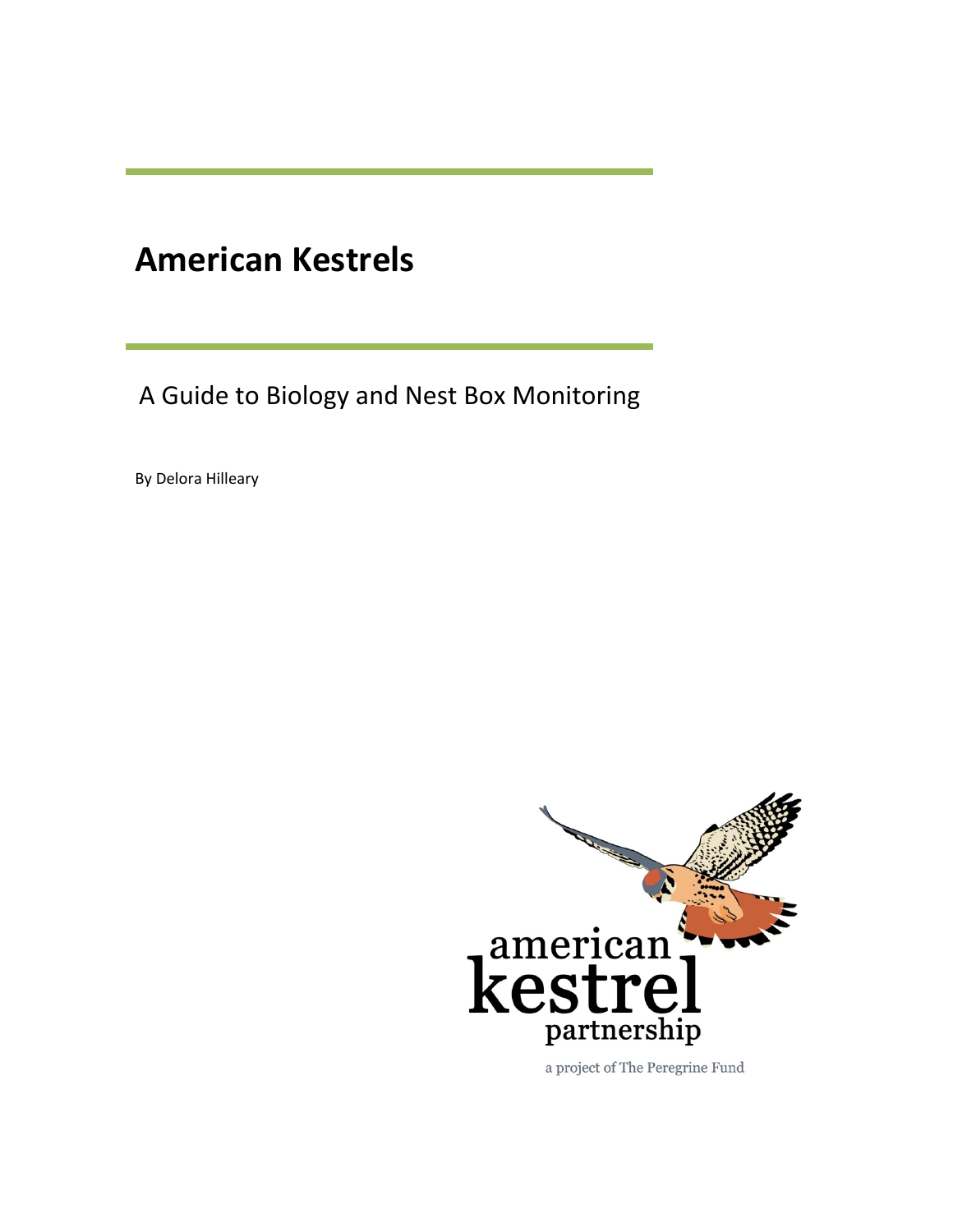

## **Contents**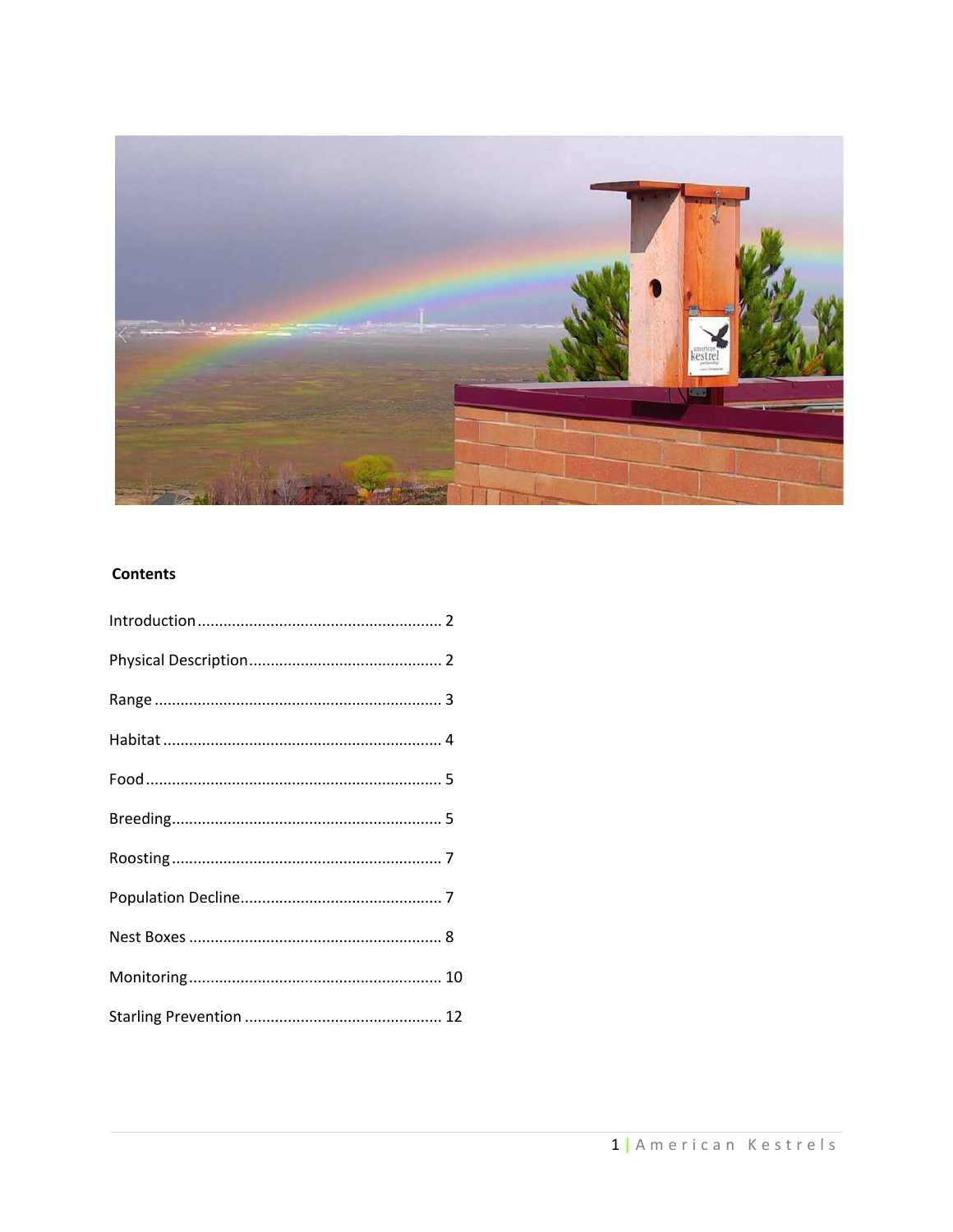## **Introduction**

The American Kestrel is North America's smallest and most colorful falcon, and many adore kestrels for their lovely plumage and big personality. In the 1800s and early 1900s, many referred to American Kestrels as "sparrowhawks," however that common name typically refers to Accipiter hawks. Thus, scientists shifted to using the common name "American Kestrel", because it is a more accurate descriptor and aligns with other small kestrels around the world. The American Kestrel's Latin name, *Falco sparverius,* means "Falcon of sparrows" - a reference to this falcon's habit of occasionally taking small passerines as prey.

## **Physical Description**

American Kestrels are approximately the size of a jay, with the slender, pointed wings and long tail typical for falcons. They are approximately 9 inches long from beak to tail tip, and their wingspan is about 22 inches. Adults weigh an average of 4.1oz, or 117g. As with most other birds of prey, the female kestrel is larger and heavier than the male. However, with their small size and generally slender bodies, the size dimorphism is not readily apparent unless the pair is viewed right next to each other. Only then do the females appear more robust.

Their flight is buoyant and quick, and kestrels are known for hovering over fields as a hunting technique. Another great behavioral marker is that these birds tend to bob their tail while perching. They will often perch prominently on fence posts and power lines above their favored habitat, making it fairly easy to determine when American Kestrels are around. Confusing kestrels with doves or pigeons can happen, as both have the pointed wings, but the different tail shapes, the bright colors, and the very slender body of the kestrel can assist differentiation in the field. Doves and pigeons also do not bob their tail repeatedly while perching – a very useful behavioral distinction.

Another similar species is the Merlin, which is also a small, slender falcon. However, Merlins typically fly fast and low to the ground, which is less common in kestrels. Merlins also sport much darker and less varied plumage overall.

In comparison to other falcons in the United States, American Kestrels exhibit stark sexual dimorphism in coloration, with the male in particular sporting bright, colorful plumage. Males have slate-blue over the top of their wings, with stark black primaries and secondaries spotted with white. The males' backs are a rufous orange with black barring, and their tail is the same color with one large black band towards the end of the tail, lined with a few strips of white at the edges. The males also have a cleaner, whiter look to their sides, breast, and flanks – their belly is mostly white with black spots, and often a tinge of orange on their breast.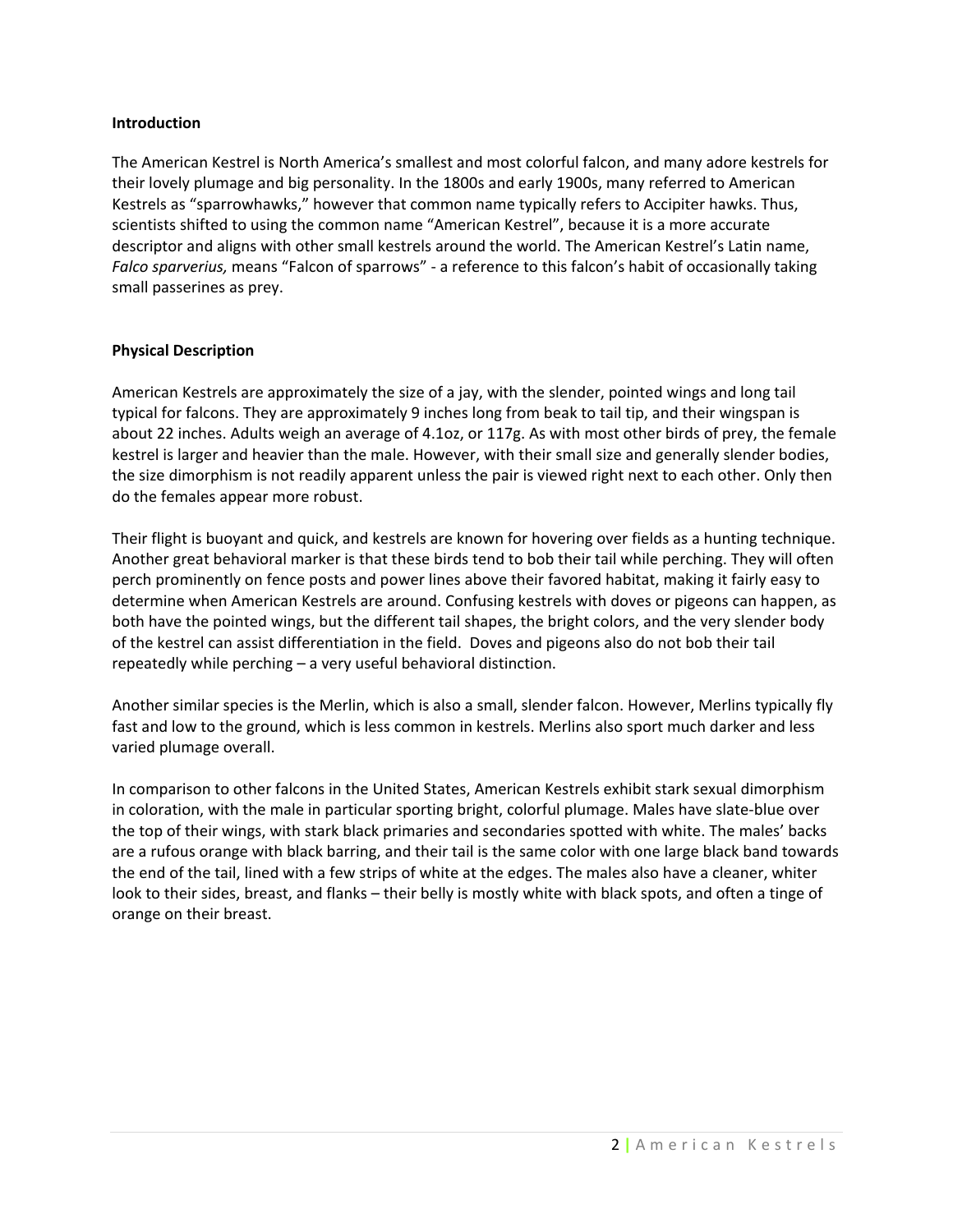

Fig 1. A comparison of a female American Kestrel (left) to a male (right). Smith, Kevin (photographer). 2014

The females are more camouflaged in their appearance, sporting plumage with less stark contrast than the male. Female kestrels are a rufous-brown color overall and heavily-barred with dark brown across their back and tail. The females' breast and flanks are streaked with brown over a cream base, and appear to be reddish and brownish throughout when viewed from a distance.

Both sexes have two stark black malar stripes on their cheeks, and a blue crown tinged with rufous at the very top. American Kestrels also have two spots on the back of their heads, acting as "false eyes" to fool potential predators into thinking the kestrel will never be caught unwary from behind.

Subspecies of American Kestrels have some regional variation in their plumage, which is most apparent in males. For instance, male kestrels of the subspecies *Falco s. sparverius* exhibit light morphs and dark morphs, with the former almost completely lacking the typical black barring and spots. The South American *Falco s. cinnamominus* display the heaviest spotting and barring in both males and females, and are also the largest subspecies. Although subtle differences like these exist between all 17 American Kestrel subspecies, their unique color pattern still makes them readily identifiable across their entire range.

In South America, potentially confusing species include the Bat Hawk or Pearl Kite, if viewed very briefly in the wild, due to similar size or behavior, but the color of the American Kestrels' plumage, and the falcon shape, is very different from either of those.

## **Range**

American Kestrels are a generally widespread and adaptable species, found from Alaska all the way down to the southern tip of Argentina. In general, American Kestrels in colder climes tend to migrate to warmer regions for the winter months, while kestrels in sub-tropical and tropical regions are nonmigratory. In areas where migrations happen, kestrels are spotted in the thousands during peak migration times at hawk migration watches stationed along major flyways.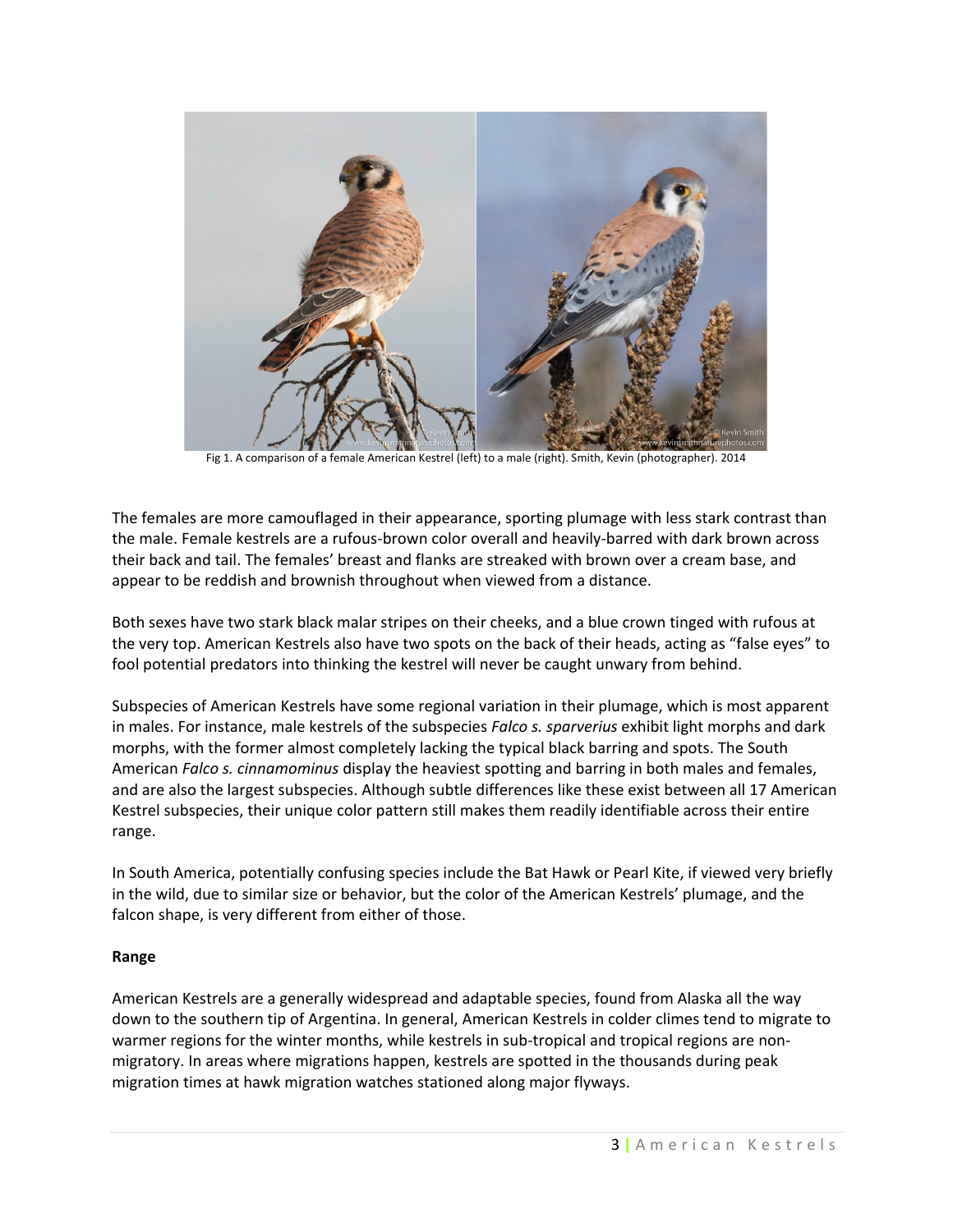

Fig 2. A map detailing the range of the American Kestrel. Range data provided by Infonatura/Natureserve. Ridgely, R. S., T. F. Allnutt, T. Brooks, D. K. McNicol, D. W. Mehlman, B. E. Young, and J. R. Zook. 2005. Digital Distribution Maps of the Birds of the Western Hemisphere, version 2.1. NatureServe, Arlington, Virginia, USA.

## **Habitat Requirements**

American Kestrels are an adaptable species in terms of climate, temperatures, and elevation. These little falcons are generally located anywhere in the Western Hemisphere that is not covered in dense forest or in the Arctic Circle. American Kestrels are a species of open country, generally preferring grasslands and shrub lands over anything with tree cover.

Ideal kestrel habitat is composed of ample open space with snags, fence posts, lone bushes or trees, or power wires acting as isolated perches. Kestrels prefer to be able to see their entire territory easily from any one perch, and do not typically appear in areas with dense foliage.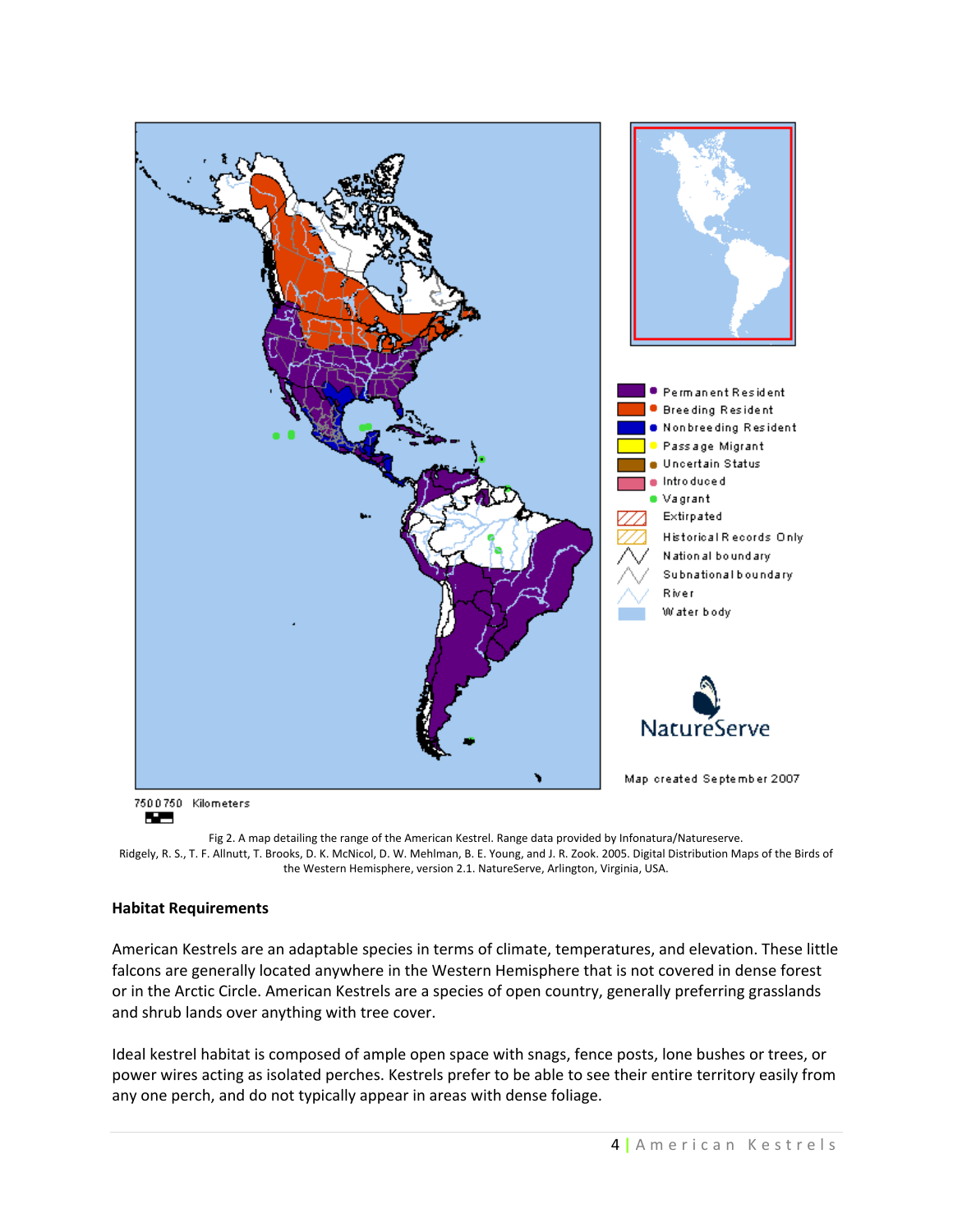Thus American Kestrels can be found in any of the following: deserts, plains, wooded savannah, marshes, farmland, tree lines and foothills of mountains, clear-cut areas, and even suburban and urban environments.

While wintering, females are seen in more open habitat than males. Some hypothesize this is simply because generally the females arrive at wintering grounds before males do, and thus the females claim the more preferred habitat.

## **Food**

As one could expect from a bird with a wide range like the American Kestrel, this species is varied and adaptable when it comes to diet. The vast majority of prey taken by American Kestrels is medium or large insects. Most kestrels also frequently prey on small mammals, such as voles or mice, and small lizards and snakes. During the nesting season, kestrels also take the nestlings (or rarely, the adults) of smaller birds. Kestrels are also known to occasionally hunt bats, though this is less common than the aforementioned prey items. In arid and subtropical regions, small reptiles can make up the majority of a kestrel's diet.

Kestrels use isolated perches to sit and wait for prey, and they also actively search while flying, kiting, or hovering over fields. Captured prey is then eaten by the kestrel while perching.

## **Breeding**

American Kestrels differ from many other North American falcons in that they prefer to nest in cavities, instead of cliff ledges. Kestrels do not construct their own cavities, however, and thus they are secondary cavity nesters. Kestrels choose a variety of cavity types, including old woodpecker holes, squirrel nests, crevices in barns and building roofs, man-made nest boxes, or other similar structures. American Kestrels do occasionally use old, sheltered bird nests, however this behavior is rare compared to cavity nesting.

It is the male kestrel that claims a nesting territory and identifies potential nest cavities. They prefer cavities that are about eight to thirty feet off the ground, in areas with abundant open space and ample food resources. Cavities in areas with tree cover or other sheltered areas are typically used by species other than American Kestrels.

Males will escort potential mates to cavities within their territories and the female will choose the nest site. Females appear to select males based on their plumage, flight displays, and how ideal their claimed nesting territory and potential nest cavities appear to be. Physical fights between two males and between two females have been witnessed, and such clashes can occur while pairs are competing for nest sites.

Copulation between pairs is frequent and can occur from the time that both birds are at the nest site until the first egg is laid. Not all copulations are fertile, but they affirm the social bond between the male and female for the duration of the nesting season. Similar to most birds of prey, copulation lasts only a brief few seconds.

It is also common to see the male bring gifts of food to the female. She may cache uneaten food in the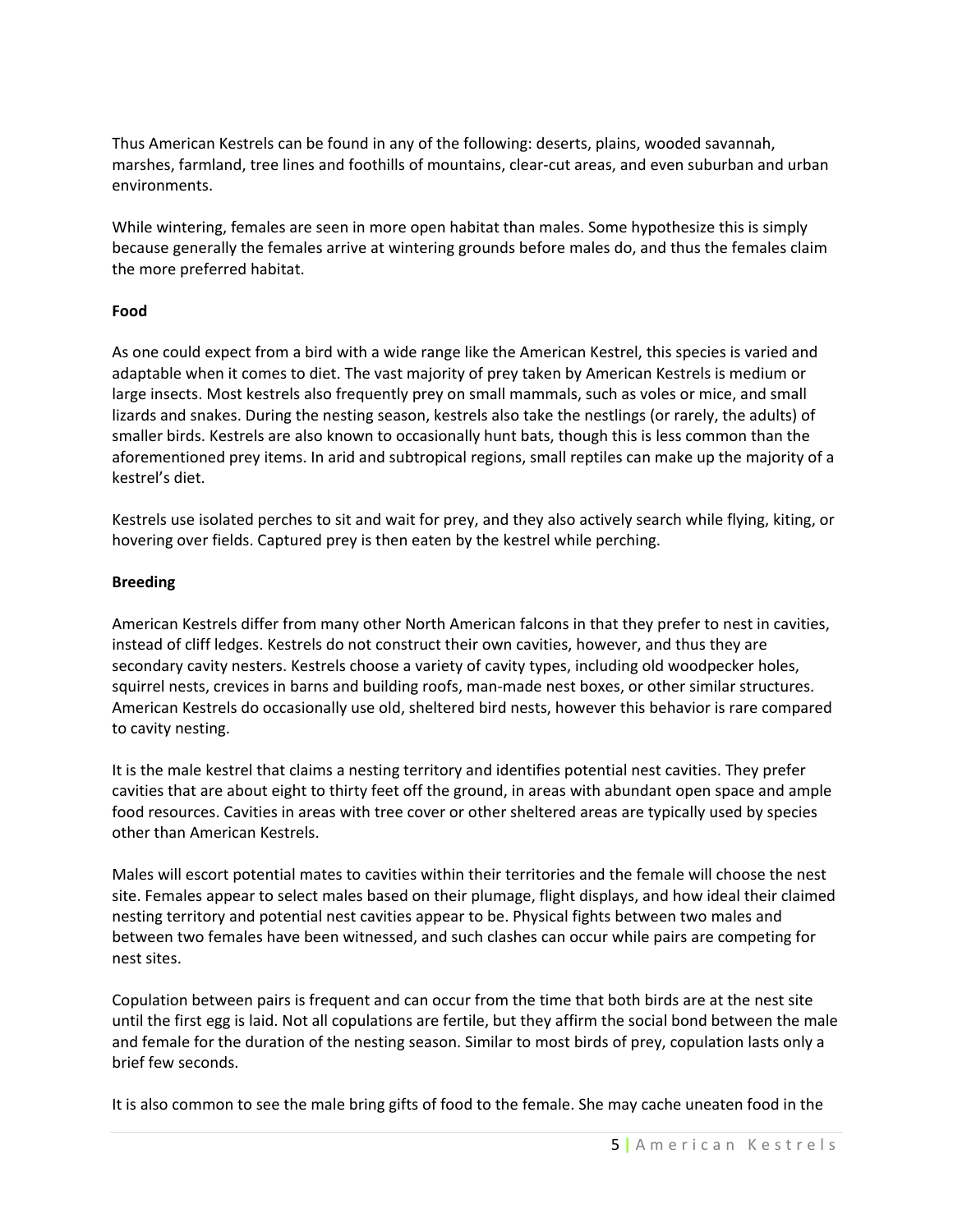nest site (or nearby) if she accepts a gift when she is not hungry. When the female begins to lay eggs, the male will provide the majority of her food.

Females will lay anywhere from 1 to 7 eggs, with 4-5 being the average. One egg is typically laid every other day, and incubation begins in full after the clutch is complete. The male or female may incubate the eggs briefly during the laying period, but incubation becomes a full-time job after the female is done laying eggs entirely.

The female typically performs the majority of the incubation, with the male hunting and bringing her food. The male will assist in incubation, however, and the female can hunt for herself on occasion as well. Both sexes develop a bare brooding patch on their abdomen, which allows the eggs (and young nestlings) direct skin contact for warmth during incubating and brooding. Incubation of the eggs typically takes 27-31 days.

Directly prior to hatching, nestlings will begin to vocalize from within the egg. Then, "pips" will occur in the eggshell, which are holes the nestling pokes in the shell to allow the chick to begin to breathe. Nestlings use a small notch on the top of their beak, called an egg tooth, to chip at the egg shell to break out. After successful hatching, the egg tooth falls off within a couple days.

American Kestrel nestlings are born altricial, meaning blind and helpless. Though they are covered in a fine layer of white down, the down is not sufficient for thermoregulation, so the nestlings rely on the parents to keep warm. Much like with incubation, the female performs most of the brooding, and the male provides most of the food, but the male and female will sometimes swap jobs.

Typically, the male announces himself with vocalizations when arriving after a successful hunt, and the female leaves the nest to take the food from him. This process is referred to as a food exchange. After the food exchange, the female will return to the nest box to tear the prey into ideally-sized chunks and feed the nestlings. The nestlings are very vocal during feeding, and they swallow food chunks whole. As they grow, food demands become higher, and when the chicks are able to thermoregulate on their own, the adult female will join the male in hunting and providing food full-time.

The nestlings grow rapidly—their eyes opening a few days after hatching. Kestrel chicks reach their full adult body size in about 20 days of age. Their feathers are grown in enough to make their first flights around 27-32 days of age. The act of first leaving the nest cavity is called "fledging," and chicks that have fledged are referred to as "fledglings." Fledging does not typically mean a graceful or competent flight occurred, however, and fledglings often end up on the ground after their first flights. Fledglings are capable of flying or climbing up to trees or bushes within a couple hours. During this period, the adult male and female will feed and protect the young birds as they make their first forays outside of the nesting cavity.

Fledglings may return to the nest cavity to roost, once they are competent enough in flight to do so. Adult kestrels will continue to watch over and feed fledglings until they are able to hunt reliably on their own, which can take many months. Roving, wandering groups of kestrel families are often spotted during this period with siblings practicing flying by chasing each other or chasing potential prey items. Once the fledglings achieve independence, they will leave their parents.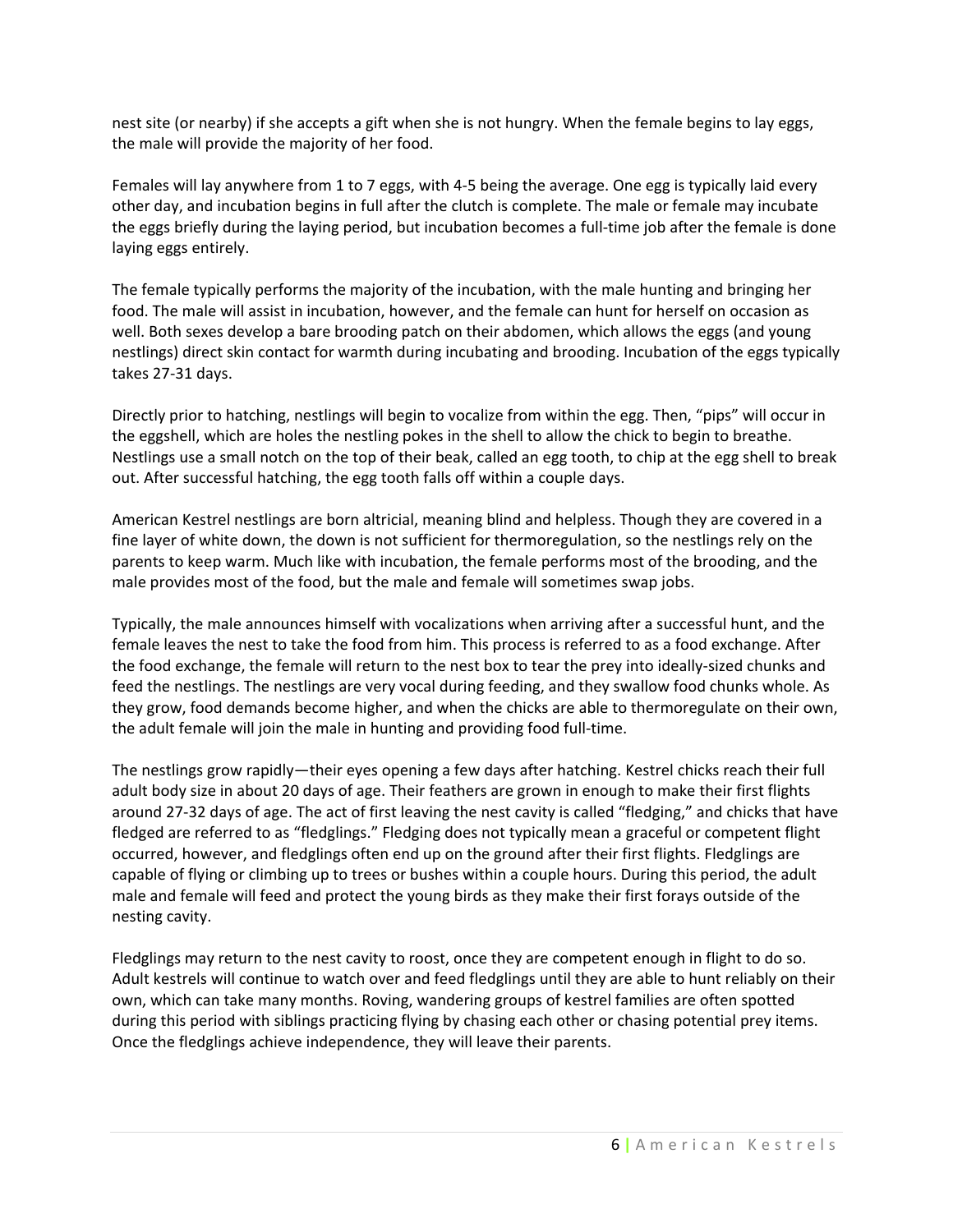#### **Roosting**

Roosting is the term used to describe birds using a site for sleeping or resting. Roosting behavior in American Kestrels differs little between the seasons. Kestrels tend to use cavities and sheltered areas to roost including woodland edges, highway signs and power line nooks, pasture areas and farmlands, as well as cavities and holes in cacti and rock cliffs. American Kestrels also use nest boxes to roost as well. The American Kestrel Partnership is interested in how often adult kestrels use nest boxes to roost during the winter, so we encourage partners to report winter roosting behavior if it is noticed.

American Kestrels may change their diet from season to season, but their habitat and roosting requirements remain the same throughout the year, even if they migrate. Thus, American Kestrels winter in habitat much like their breeding habitat - open space, with plenty of small prey.

#### **Decline**

American Kestrels were typically known for being the most abundant bird of prey in areas they inhabit, however an alarming population decrease appears to be occurring across North America. Breeding Bird Survey data show that this population decline is widespread, across a variety of ecological regions.



BBS data indicate long-term population declines

Fig 3. A map derived from Breeding Bird Survey data that displays American Kestrel population declines over time. The Peregrine Fund, 2012. Data provided by The Breeding Bird Survey[. http://kestrel.peregrinefund.org/index.php?action=intro](http://kestrel.peregrinefund.org/index.php?action=intro)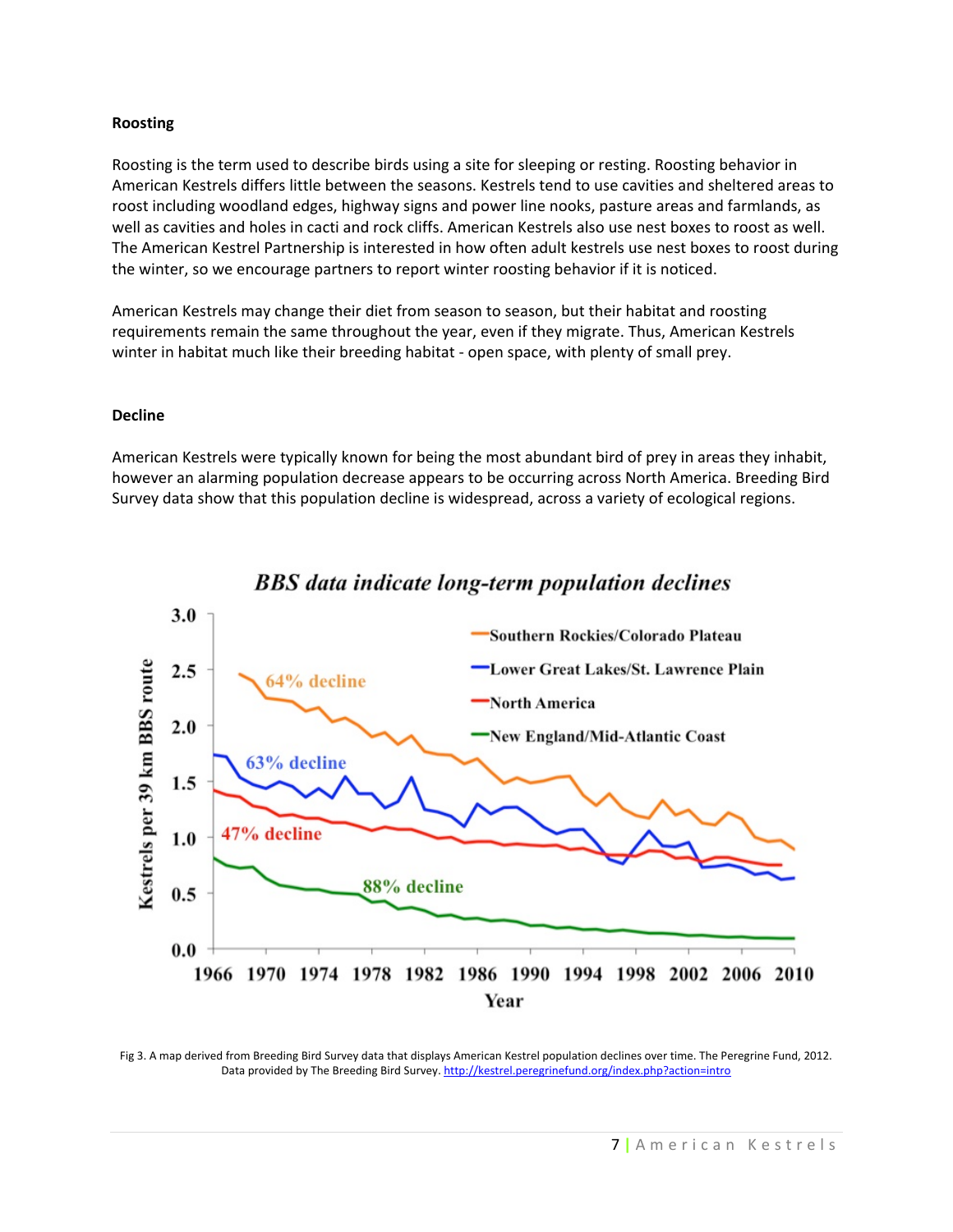Reasons for population declines may include land use change, climate change, depredation by Cooper's Hawks and other birds of prey, competition with European Starlings for nesting cavities, and environmental contaminants such as rodenticides, heavy metals, and brominated flame retardants (used in electronics and textiles). However, researchers do not have sufficient data to understand why these long-term, widespread population declines are occurring.



Fig 4. A map detailing American Kestrel population change pe[r bird conservation region](http://www.nabci-us.org/bcrs.htm) in the continental United States. Red= Population Decline Yellow= No Change Green=Population Increase

The Peregrine Fund created the [American Kestrel Partnership](http://kestrel.peregrinefund.org/) in 2012 as a project to research this enigmatic decline. Counts like the Breeding Bird Survey indicate there are fewer breeding kestrels, but they cannot determine where the birds are having trouble in their life cycle. Are adults not returning after winter to breed? Are they dying at high rates during breeding, migration, or overwintering? Are they not breeding as often or failing when they do try to breed? And, critically, how are these demographic processes influenced by land use, environmental contaminants, climate trends, and competing or predatory species?

This unexplained decline is the key mystery that The **American Kestrel Partnership** is examining—and to do so, we started a Citizen Science-driven nest box program. Although there are numerous successful nest box programs across North America, they are largely localized and isolated from each other in a research context—making it difficult to draw reliable conclusions on a large scale. In response, the American Kestrel Partnership is coordinating an unprecedented, hemisphere-wide nest box monitoring network and database by supporting existing nest box programs and helping new programs fledge.

## **Nest Boxes**

When it comes to building [nest boxes](http://hub.peregrinefund.org/node/384) for American Kestrels, the first thing to remember is that placing nest boxes without intending to monitor them can be detrimental. Unmonitored nest boxes frequently become habitat for invasive starlings, which is not helpful for American Kestrels. Thus, build and place nest boxes for American Kestrels ONLY if you intend to monitor them.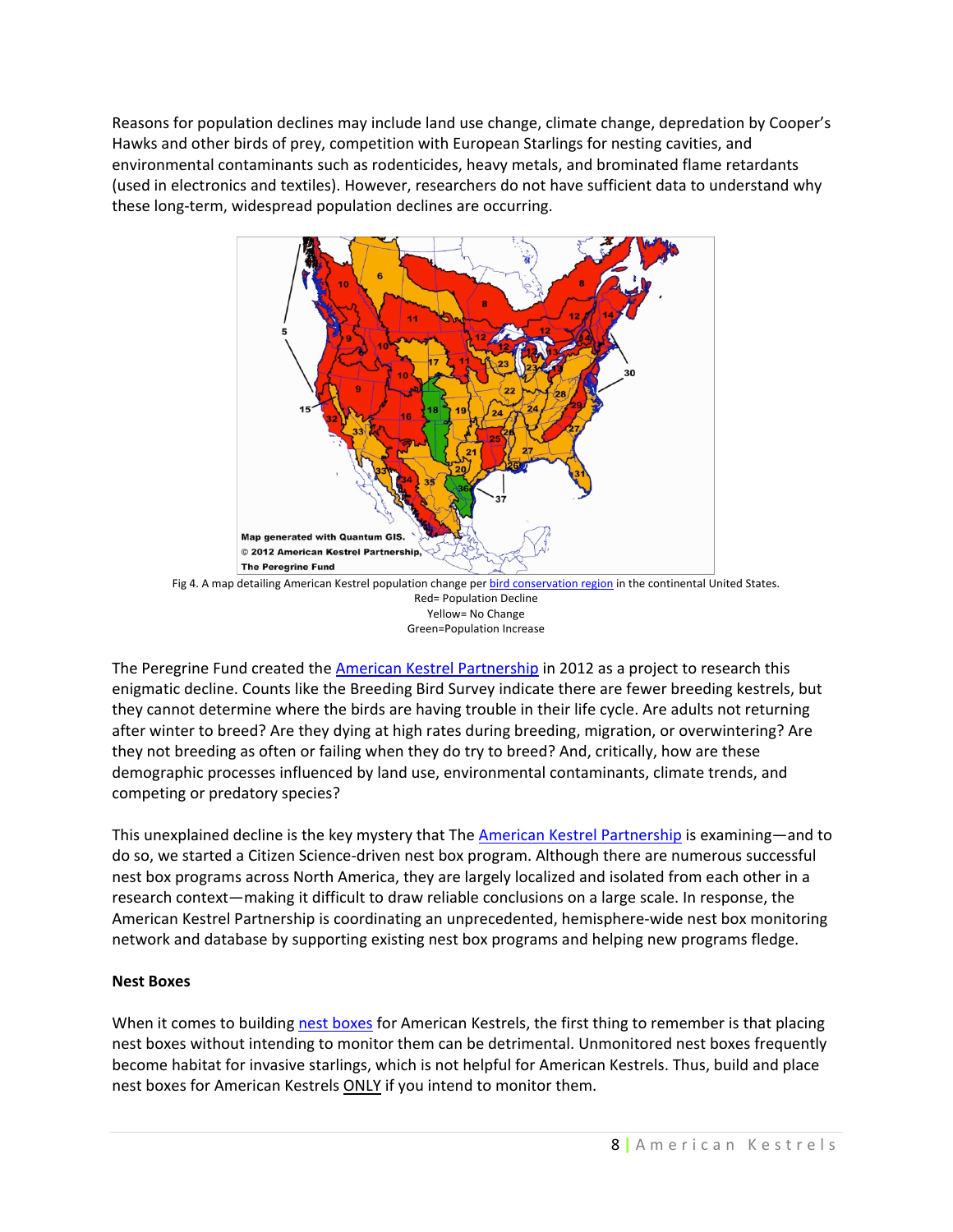It is also ideal if you research potential nest box programs already in your local area. If there is a kestrel nest box program already going on in your region, it is best to contact those running that project before embarking on one of your own. Overlapping programs can interfere with each other and hinder research, so it is preferable to work with already-established programs. You may contact the American Kestrel Partnership for help in this regard.

If you intend to monitor, and there are no established programs in the area (or you have permission to place more) then there are many local resources that can help get you started. It's a great hands-on educational opportunity for kids, Boy and Girl Scouts, teens, or office co-workers. The data th[e American](http://kestrel.peregrinefund.org/)  [Kestrel Partnership](http://kestrel.peregrinefund.org/) collects are being used for scientific purposes, so it can be a great feeling to contribute to cutting-edge science addressing real-world issues!



Fig 5. A snapshot of kestrel nesting activity within a nest box. Nest box Blueprints here:<http://hub.peregrinefund.org/node/384>

In regions with potentially very hot climates, such as the southwest US, many people have noted better nest success if they cut an additional ventilation slot in the side of the nest box, as nest boxes tend to get hotter than natural tree cavities in the sun. This is strictly optional, but potentially helpful for those monitoring kestrel boxes in extreme desert climates.

Leaving the nest box bare at the bottom is potentially dangerous for kestrel eggs, so it is recommended that 1-3 inches of some manner of substrate be added to the bottom of nest boxes prior to the breeding season. Any non-toxic wood shaving or bark can serve as a substrate for kestrel nest boxes. A good rule of thumb is to avoid any wood made from pine - pine shavings tend to contain toxic oils. Shavings and bark works just fine, though sawdust can be too fine and is not recommended. Broken hay, pine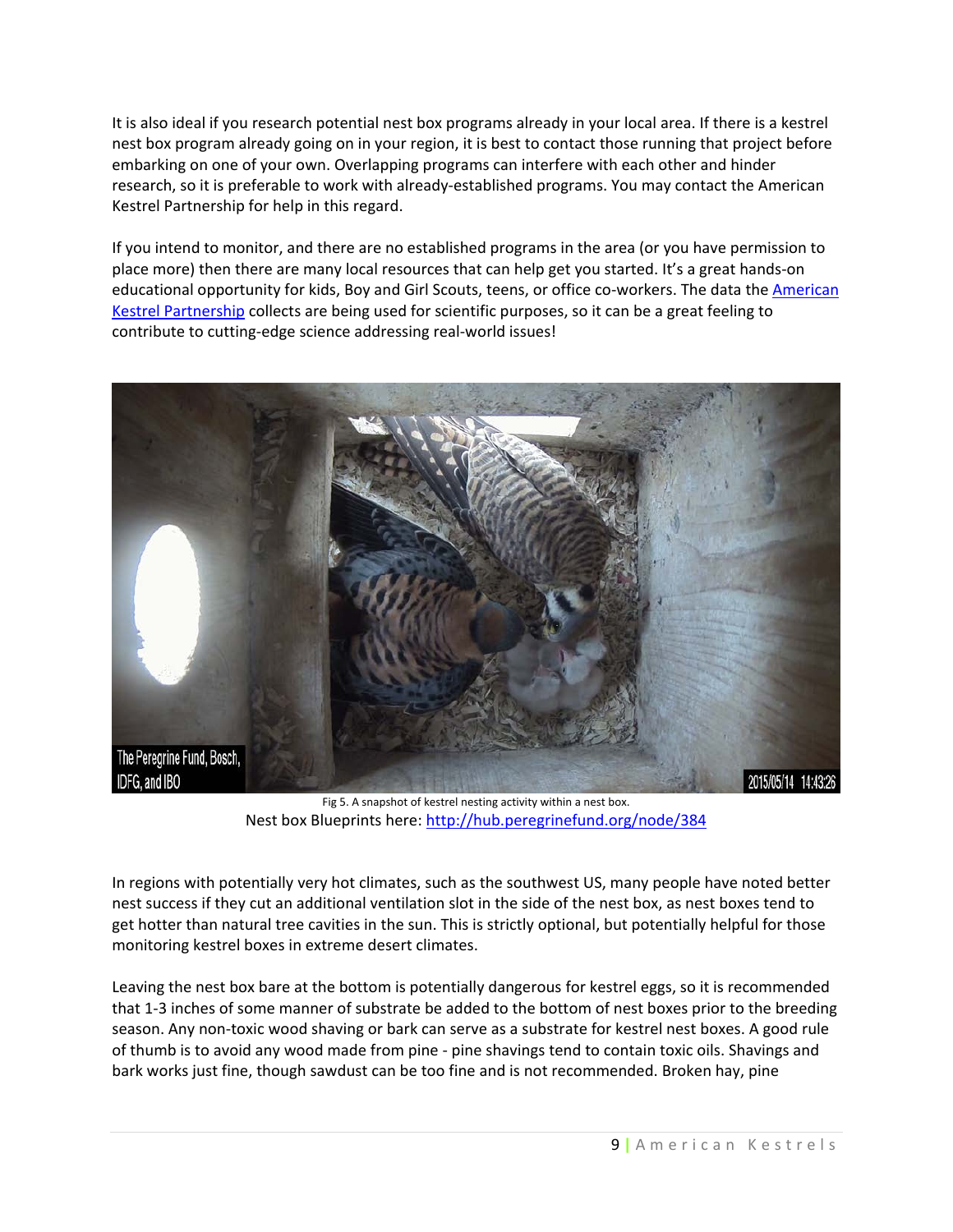needles, and other dry grasses can work as well. Kestrels do not add any substrate on their own, so if you notice that nesting material is being added to a nest box, a different species is building a nest.

Substrates should be cleaned out and replaced each season, as old, used bedding can increase the risk of parasites or disease. However, kestrels will readily nest on top of material from previous seasons.

The best way to attract American Kestrels to a nest box is with ideal placement. Kestrels do take to nest boxes facing in any direction; however they have a preference for nest boxes placed with the entrance facing to the Southeast. A Southeast-facing placement also helps to deter starlings, which prefer a different directional facing for their nests. Ideally, nest boxes should be more than 50 yards away from woodland habitat, to prevent squirrels. American Kestrels prefer areas with plenty of grassy foraging habitat and open space.

When placing more than one kestrel nest box, it is best to space them about a half-mile apart. If there is ample prey and nesting resources available, kestrels will nest in close proximity. One can adjust nest box placements year-to-year in response to use, or lack thereof.

It is also important to keep hazards in mind when placing nest boxes - roads and highways are potentially dangerous for fledgling kestrels, so it is best to face the entry holes away from those hazards. Young children and domesticated animals, such as dogs and cats, can also be a hazard to young fledgling kestrels, so avoid placing nest boxes in close proximity to areas frequently used by unsupervised children or pets.

Many partners also use predator guards when necessary. There are a variety of options that can be used, and what is most effective depends on the predators in the area. It is generally not necessary to place predator guards unless you notice you are losing nests to predation. Nest boxes in nice, open habitat are normally well-protected on their own.

A common anti-snake and anti-mammal predator guard is a simple length of sheet metal wrapped around the nest box pole. This prevents climbing, which is usually how predators would access the nest box. Aerial predators are not normally a concern, due to the small diameter of the entrance hole. However if that becomes a concern, the entrance can be extended with a short tube to help prevent predators from being able to reach all the way inside.

Nest box blueprints can be found here[: http://hub.peregrinefund.org/node/384](http://hub.peregrinefund.org/node/384)

## **Monitoring**

Knowing the timing of the breeding season in your locality can go a long way in getting started with a nest box monitoring program. It is best to begin watching the nest boxes early, to get a feel for when different behaviors begin to occur. For remote or hard-to-access nest boxes, checking the nest boxes during the most crucial stages of the nesting season is the most helpful.

In warm locations of the United States, egg-laying can begin as early as the first week of March. Thus, getting the nest box ready in January is crucial. Courtship behaviors typically begin four weeks before egg-laying starts. Especially at lower latitudes, American Kestrels may occasionally attempt a second nesting later in the year. Continued monitoring can catch those behaviors and allow for more data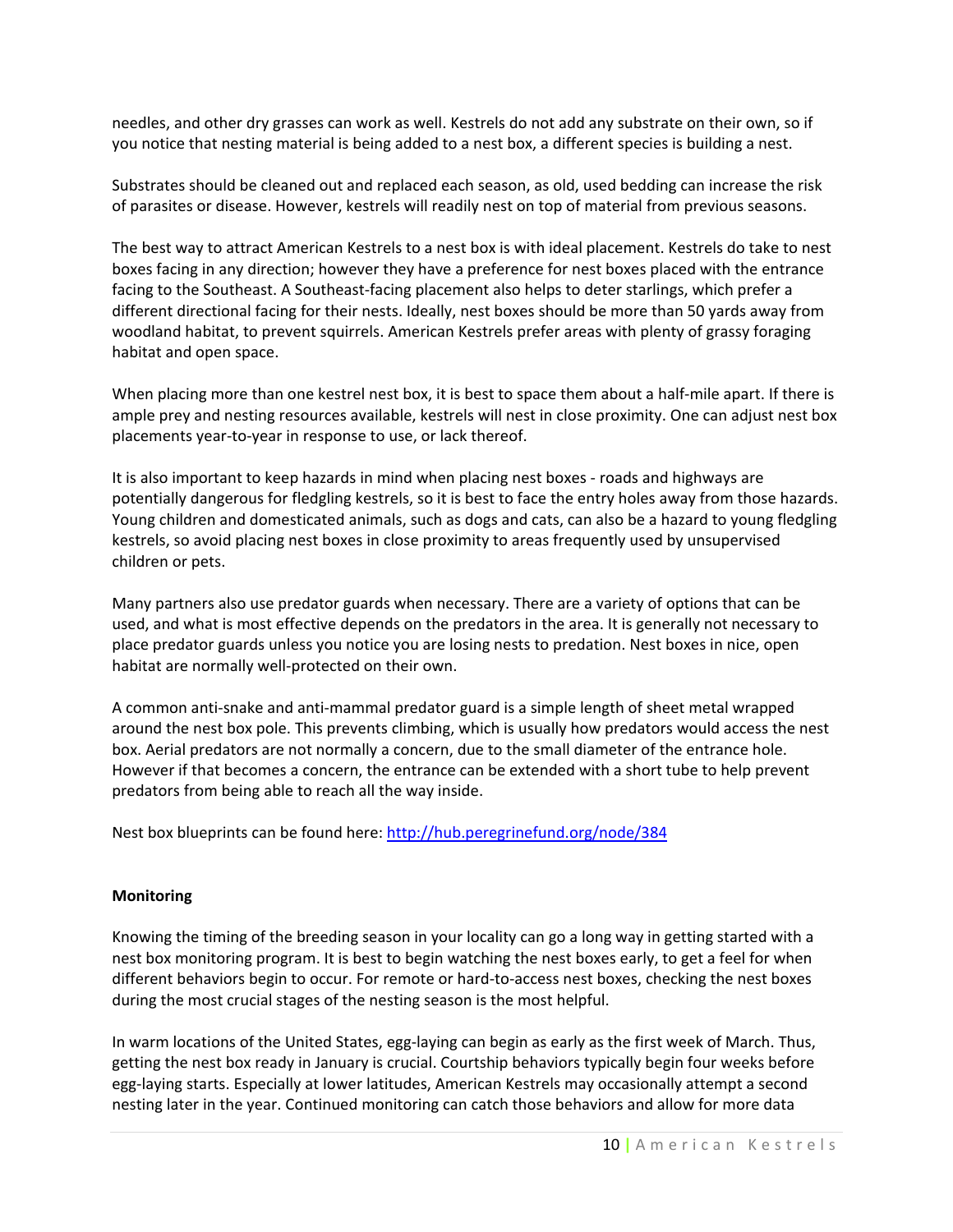collection.

In more temperate areas of the United States, egg-laying typically begins in early April. Warmer springs can mean earlier courtship and egg-laying, while colder springs can move the breeding season back. Keep an eye on nest boxes in March to watch for those initial courtship behaviors.

In the coldest areas of American Kestrel range, such as in Canada or high-elevation mountain areas, egglaying typically begins in mid-to-late April. Again, this can vary based on regional temperatures for that year.

American Kestrel males arrive to nesting areas first and establish the territory. Then, the male will attempt to attract a female to the nest box and nesting territory. These nesting territories and pair bonds are established about three to four weeks before the first eggs are laid.

When monitoring for courtship behavior, keep an eye out from a distance for frequent entry and exit of nest boxes, the male bringing food to the nest box or to a waiting female, or copulation. Kestrels copulate frequently before eggs are laid, and they may continue to copulate after egg-laying begins.

To maximize the benefit of your monitoring data to The American Kestrel Partnership's research, it is best to check the nest box at least twice - once when there are eggs, and then again within 30 days of that first check. The first check should be made when you strongly suspect there are eggs.

American Kestrels are resilient to stress and are unlikely to abandon the nest once the eggs are laid. Approach the nest box quietly and peek inside quickly. Do not touch the eggs. Count the number present, note the presence of any adults, and quietly move on as quickly as possible. Any adult kestrels that fled will return to tend to the eggs shortly.

Once eggs are found, return to check that same nest box within 30 days. If there are still eggs on the second check, then return within 30 days of that second check. This timing pattern guarantees at least one check when there are eggs and one check when there should be nestlings present.

Documenting nestlings is essentially the same as documenting the eggs - do so quickly and quietly to minimize stress. Open the nest box carefully to ensure that no nestlings fall out or exit the nest box prematurely. Count the number present and determine the age, if possible. Taking a few quick photos can help with this, as you can then compare the photos with our [nestling aging guide](http://hub.peregrinefund.org/node/137) that is found on the [American Kestrel Partnership website.](http://kestrel.peregrinefund.org/)

If you are a licensed bander, or are using the services of a licensed bander, it is best to band the nestlings when they are approximately 20-25 days old. This is when their tarsi are adult-sized and won't grow any larger but before the nestlings are ready to fledge. Do not band or touch the nestlings unless you have a federal permit to do so.

American Kestrels will fledge and leave the nest box when they are about 27-35 days old with some variation outside of that. Fledglings may return to the nest box after fledging to roost, preen, or nap, but do not fear if they disappear from the area. Adult kestrels continue to care for, protect, and feed fledglings until they are fully proficient in hunting and feeding themselves.

Even if the kestrel family vacates the area, it is best to leave the nest box out to provide fall and winter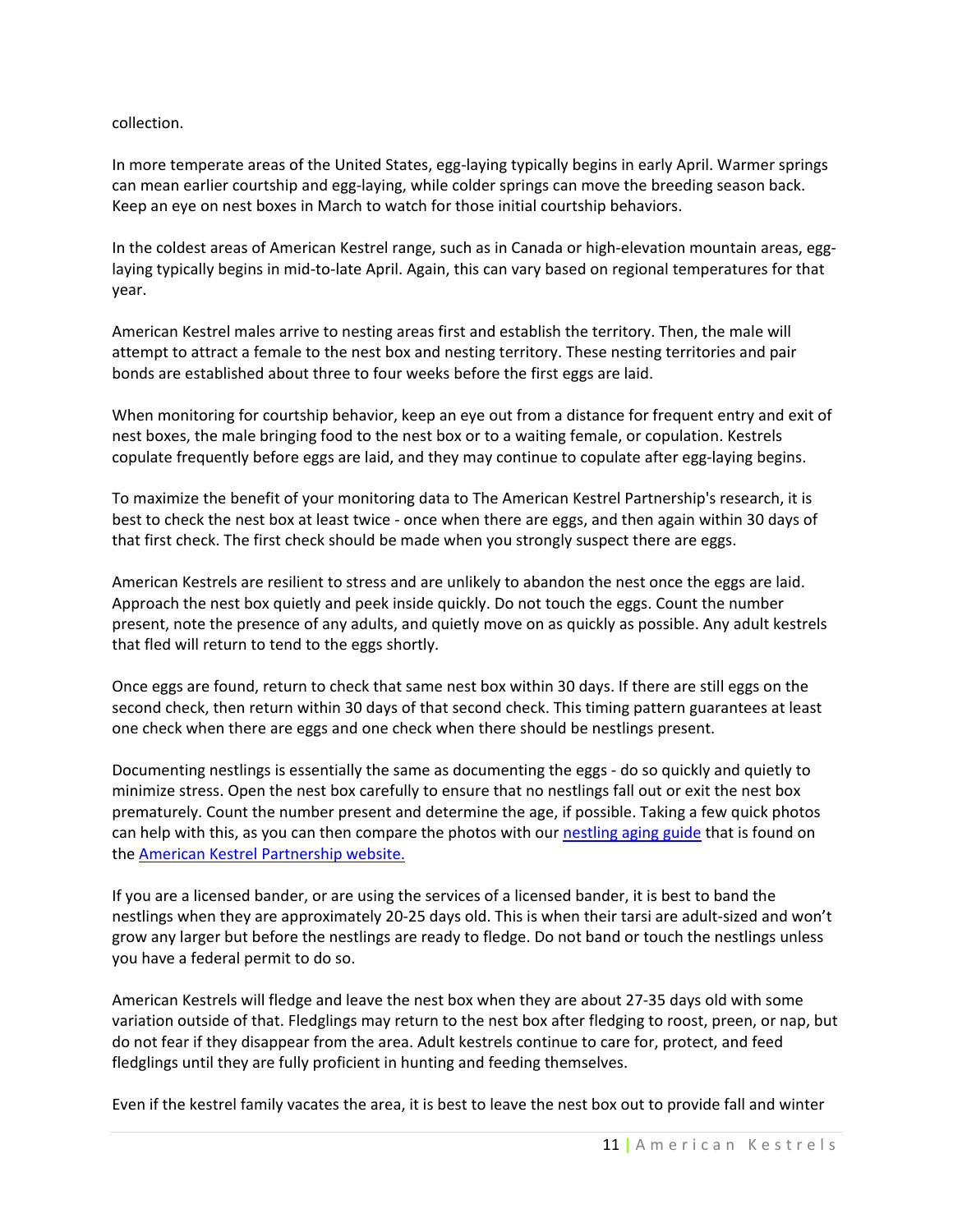roost site. Both adults and fledglings may roost in the nest box throughout the year.

Nest box monitoring data obtained should be entered in the American Kestrel Partnership database online. Full instructions on becoming a Partner and entering your data can be found online here: <http://kestrel.peregrinefund.org/index.php?action=be-partner>

## **Starling Prevention**

European Starlings are an invasive pest species, and nest competition with starlings is one of the hypotheses for why American Kestrels are declining. As a non-native invasive species, they are not protected under the Migratory Bird Treaty Act.

If starling activity is noted in nest boxes intended for American Kestrels, it is ideal to remove and dispose of starling nest materials and eggs. It is most effective to trap the adult bird in the nest box, but removing nesting attempts is helpful as well. One can also trap European Starlings using inside-the-box traps or bait traps, as long as they carry no risk of harming native species.

If it is preferred to relocate the adult starling, it must be done at least three miles away, and the adult bird must be released in similar, preferred habitat. Otherwise, the relocation may not be successful and the starling may return.

If you are uncomfortable with removing starlings or their nests, you can also shake the starling eggs roughly for about sixty seconds, which addles them and renders them a failure. Then you can leave them in the nest box so that the adult female bird continues to use reproductive energy while having no hatching success. This method also prevents that same starling from taking over a different nest box or potentially preventing the starling from trying again, although this also prevents an American Kestrel from using the nest box.

Other cavity-nesting birds, such as Screech Owls or Bluebirds, may use the nest box. These are federallyprotected native species, so they must be left alone. It is illegal to destroy the adult birds, nests, or eggs of native bird species. If you suspect European Starling activity in your nest box, be sure of your bird ID before you remove the nest or adult bird.

Non-kestrel species are more likely to use kestrel nest boxes if the placement is not ideal for American Kestrels. Placing nest boxes too close to woodland, tree cover, or areas with little open space makes it more likely that a different species would use the nest box instead. Ideal nest placement and European Starling management is the best way to attract American Kestrels to your nest box.